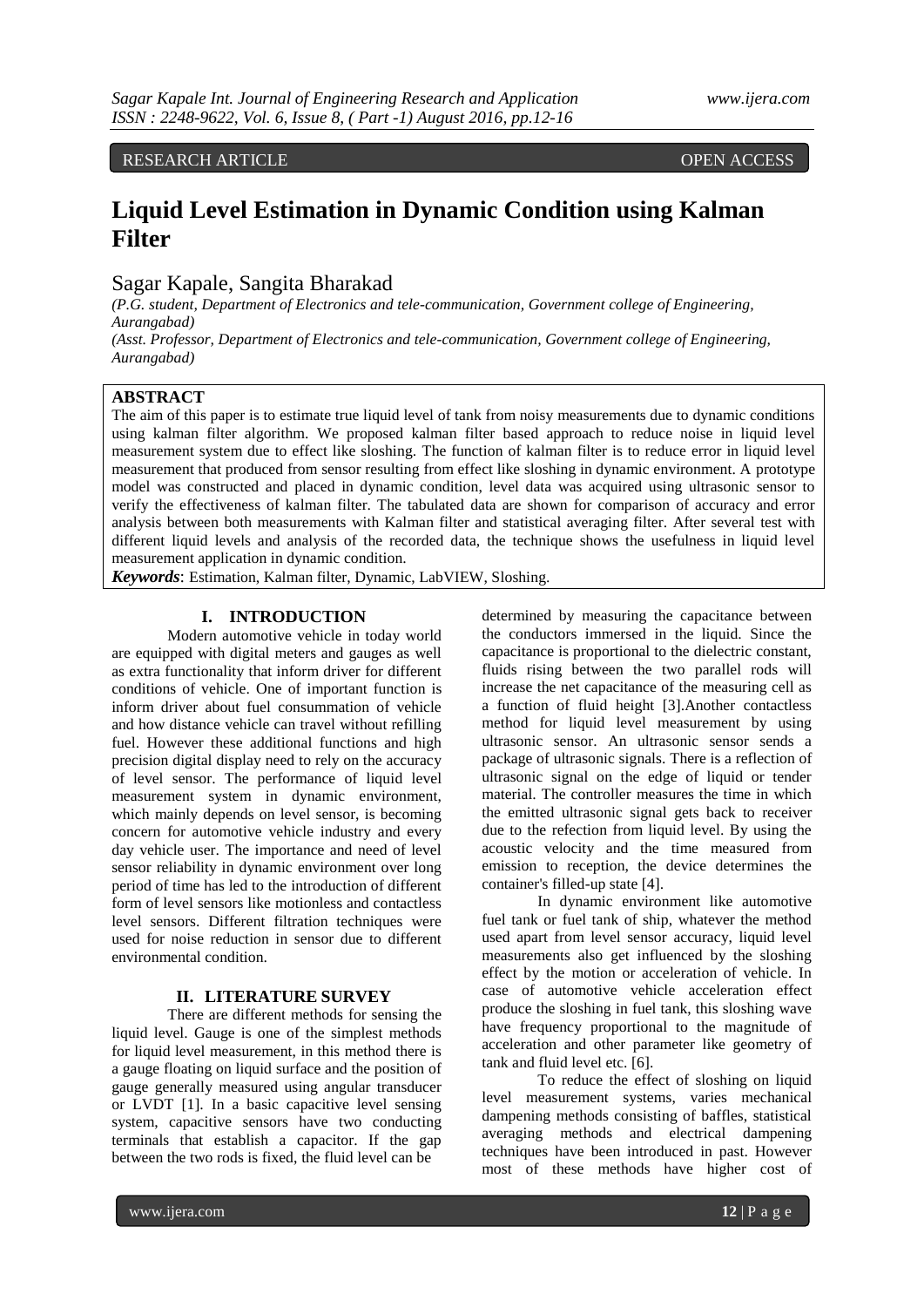production. The accuracy of these measurements of liquid level in dynamic conditions is also not up to the mark. The approaches like electrical dampening and statistical averaging preliminarily perform averaging on sensor acquired data (row data) over some time frame. Averaging of row data over variable time frame also used in past [8].To increase accuracy of level sensing in dynamic conditions vehicle speed from speed meter has been used to determine the variable length of time frame for averaging. When vehicle is moving with low speed (static condition) averaging is done on small time frame and at higher speed (dynamic condition) averaging is done on large time frame. Despite using a speed as reference for time frame averaging method still have significant error in its measurements.

Shiratsuchi [9] described approach using a capacitive type fuel level sensing system that uses three capacitors to determine the fuel surface plane angle, and a fourth capacitor is used as reference capacitor to reduce the variations in the dielectric constant. The high cost associated with having many capacitors makes this approach infeasible. Some researchers also try reduce the effect sloshing using neural network approach and support vector machine [2][5],these approaches have complex structure and hard to implement in controllers.

In this paper, kalman filter based approach has been described that able to reduce effect of dynamic environment on liquid level measurement system. The approach described is applicable to any type of level sensor. The main focus of described approach is to eliminate effect of sloshing on liquid level measurement system and parameter like temperature and contamination which also effect measurement system accuracy are not investigated. Some sloshing compensation methods are compared with results obtains by kalman fitter approach to show its effectiveness over other.

#### **III. MEASUREMENT SYSTEM**

Kalman filter have been used in verity of application in field of engineering, rocket tracking, robot tracking, control system and Business. Kalman filter is an effective mathematical tool to estimate the future state of system using physical system model and related measurement and process error variance parameter. Here in described approach uses a simple 1D kalman filter for the sloshing compensation. Figure 1 show an overview diagram of proposed measurement system.



**Fig1:** Block diagram overview of proposed system

#### **A. Ultrasonic Sensor**

Ultrasonic sensors are low cost and characterized to operate in different environmental condition. Ultrasonic sensors can be used in containers with pressure up to 2 mega Pascal; temperature rang up to 100°C and depth up to 3 meter. Ultrasonic sensors also have high accuracy with only 2% error in measurement [4]. The ultrasonic sensor determines the liquid level by transmitting echo pulses and measuring the return time of the echoes reflected from surface of liquid. If the velocity of sound in the medium is known then the fluid level can be calculated using the following equation

$$
level = level_{ref} - \frac{1}{2}v.t
$$
 (1)

Where  $level_{ref}$  is the height of the tank, v is the speed of the sound and t is the time-of-flight of the ultrasonic echo. Working of ultrasonic sensor is shown in Figure 2.



**Fig.2:** liquid level measurement using ultrasonic transducer

#### **B. Kalman filter**

Rudolf kalman published his paper describing idea of kalman filter in 1960.kalman filter equation can be solved numerically using recursive structure type that output depends only on current state of input and output earlier . Kalman filter need some initial values to start estimation process, filter predict and adjust the parameter of system model with each new iteration and new measurement. Filter tries to reduce the estimation error by adjusting parameters. Kalman filter is set of mathematical equation that provides an efficient computational tool to estimate the state of process, in way that minimizes the mean square error. Kalman filter able to supports estimation of past, present and even future states of system. Kalman filter is one of best optimal estimator for class of system with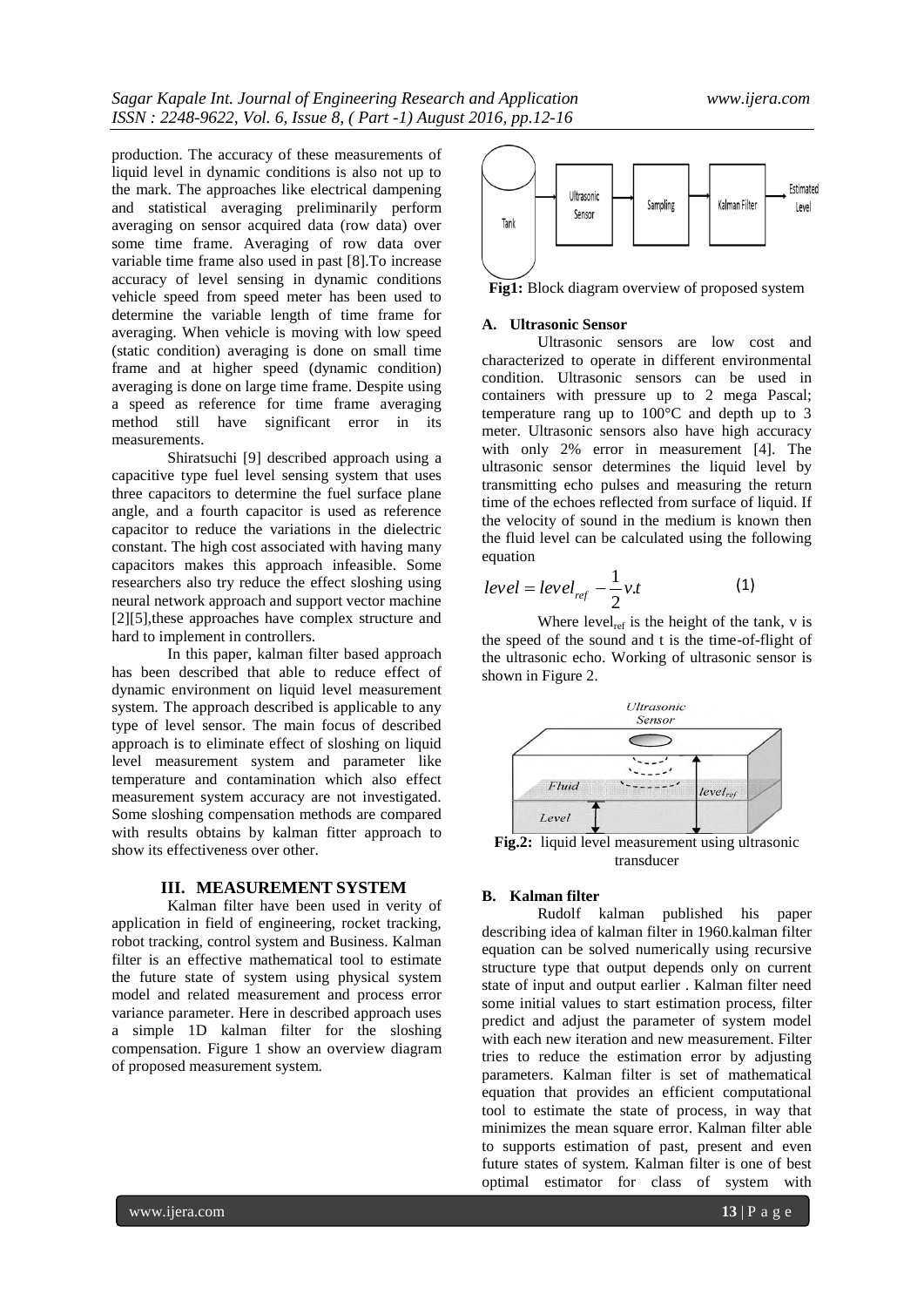uncertainty. It also famous tool for finding true estimation from the noisy sensor measurement data [10].

Kalman filter estimate a process state at given time by comparing mathematical model and sensor acquired measurement data. Optimal estimation done by weighting according to model, measurement and process noise. State space model for system represented as shown in equation 2 and equation 3.

$$
x_k = A x_{k-1} + B u_k + w_k \tag{2}
$$

 $x_k$  is called an state vector consisting an state variable at time step k. A is the state matrix, B is the control matrix.

$$
z_k = H.x_k + v_k \tag{3}
$$

 $z_k$  is called the observation vector at time step  $\kappa$ . It concern with data which is known through measurement.

 $w_k$  and  $v_k$  represent the state and measurement white noise with known covariance matrices Q and R. H is the matrix which relates the actual state with the measurement Kalman filter is made up of two set of equations



**Fig.3:** kalman filter iteration process

Predication (time update) equations

$$
\hat{x}_k = A \cdot x_{k-1} + B \cdot u_k
$$
 Project state ahead (3)  

$$
P_k^- = A \cdot P_{k-1} A^T + Q_k
$$
 Error covariance ahead (4)

Correction (measurement update) equations

$$
K_{k} = P_{k}^{-}.H^{T}.(H.P_{k}^{-}.H^{T} + R)^{-1}
$$

$$
\hat{x}_k = \hat{x}_k + k_k (z_k - H \cdot \hat{x}_k)
$$
\n(6)

(5)

$$
P_k = (I - k_k \cdot H) \cdot P_k \tag{7}
$$

 $\hat{x}$ <sup>-</sup> $_k$  is priori estimation of state.

 $P_k$ <sup>-</sup> is error covariance matrix

 $K_k$  is kalman gain

To implement the filter, the measurement noise covariance R is usually measured prior to operation of the filter. To determine variance of the measurement noise of the filter, several offline samples of noise covariance, R must be tested and analyzed. Another constant that needs to be set is process covariance Q, which is difficult to be estimated because of the lack of ability in observing the process that we are estimating [10].

# **C. Real problem modeling**

Analog value by the ultrasonic sensor is numerical and scalar value. In this research single ultrasonic sensor is used for level sensing therefore single dimensional kalman filter is introduced. There no control signal  $U_k$  involved. As we know the sensor output is numerical constant the present value does not change due to change in past value. Other constant used, which H was set to 1 because it is known that the measurement is composed of the state value and noise.

 $U_k = 0$ ;  $A = 1$ ;  $B = 1$ ;  $H = 1$ 

After knowing all the constant in kalman filtering technique predication and correction equations are simplified as shown in Figure 3. Initial value for parameters in kalman filter

 $z_k$  = sensor value,  $\hat{x}^-_k = 0$ ,  $P_k^- = 100$ 



**Fig.4:**1D kalman filter iteration process

### **IV. EXPERIMENTAL SETUP**

For experiment circular shape tank was used with approximate height 27 cm and diameter is 20 cm. Ultrasonic sensor fitted at the center at top cover of tank. Tank was filled with liquid above half portion. Measurement system is investigated for different level of liquid in tank. For sloshing effect vibrations are artificially generated using moving platform. Figure 5 shows overview of experimental setup.

The level signal from the ultrasonic sensor was acquired using the LabVIEW software and arduino uno, which was connected to the ultrasonic sensor on tank. LabVIEW (short for Laboratory Virtual Instrumentation Engineering Workbench) is a platform and development environment for a visual programming language from National Instruments. LabVIEW is mostly use for design instrumentation and control system, here labVIEW is use to visualize and filter data by designing kalman filter.

www.ijera.com **14** | P a g e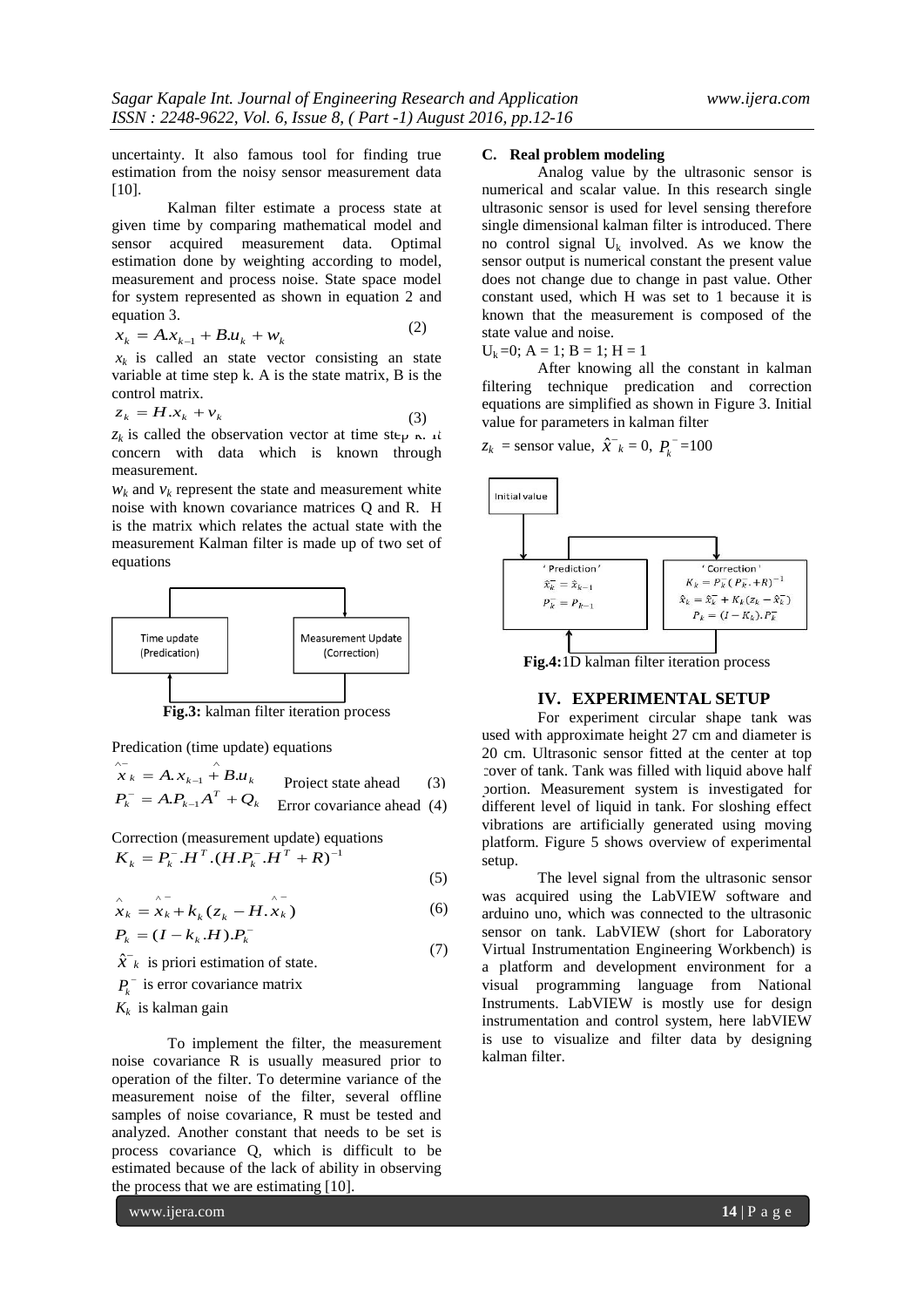

**Fig.5:** Experimental setup for level measurement system

Arduino uno controller kit is used as data acquisition card. The liquid level signal indicated by the ultrasonic sensor output was sampled and recorded at 10 Hz.

#### **V. RESULTS**

Three type of filter mean, median and kalman is investigated for filtration separately. Moving mean and moving median filter slide across the row data provided by sensor and calculate mean/median values in adjacent sample points [2]. If x is the sampled raw signal of length N from sensor, and w is size of the sliding window of the filter, then the filtered output y using mean and median can be obtained using Equation (1) and (2), respectively  $y[i] = \text{mean}(x[i - 1], x[i - 2], \ldots, x[i - w]),$ for  $w \le i \le N$  (8)  $y[i] = \text{mean}(x[1], x[2], \dots, x[i]),$ for  $1 \le i < w$  (9)  $y[i] = median(x[i - 1], x[i - 2], \ldots, x[i - w]),$  $w\leq i \leq N$  (10)  $y[i]$  = median(x[1], x[2], . . , x[i]), for  $1 \le i \le w$  (11)

The measurement noise variance R and process noise variance Q has been set to a specific value for output analysis of Kalman filter. Initial values for the Kalman filter parameter are set as shown in table.

| <b>Table 1: Filter Parameter</b> |  |
|----------------------------------|--|
|----------------------------------|--|

| Sr.No. | Kalman Filter | Value |
|--------|---------------|-------|
|        | Parameter     |       |
|        |               |       |
|        |               |       |



Figure 6 shows a graph for noisy data acquired using labVIEW. Data is sampled at rate 10 Hz. Data acquired in dynamic environment contain large variation. Ultrasonic sensor reading for sloshing liquid level contains large deviation from actual value of liquid level even if ultrasonic sensor has high accuracy.



**Fig7:** Response of Different Filter methods

Figure 7 shows output results obtained by separately running filters on row data from ultrasonic sensor in dynamic condition when actual tank liquid level is 10 cm. Mean and maiden filter are used with moving window of 20 samples. Kalman filter is tune setting values of an Q and R. Different values of Q and R were used and best results obtained at Q=0.0001 and R=2, response is shown in graph. The approach was also tested for different liquid level in tank with some initial parameters for kalman filter. Table 2 and Table 3 shows comparison with other two approaches in terms of error in output of filter compare to actual level of liquid.